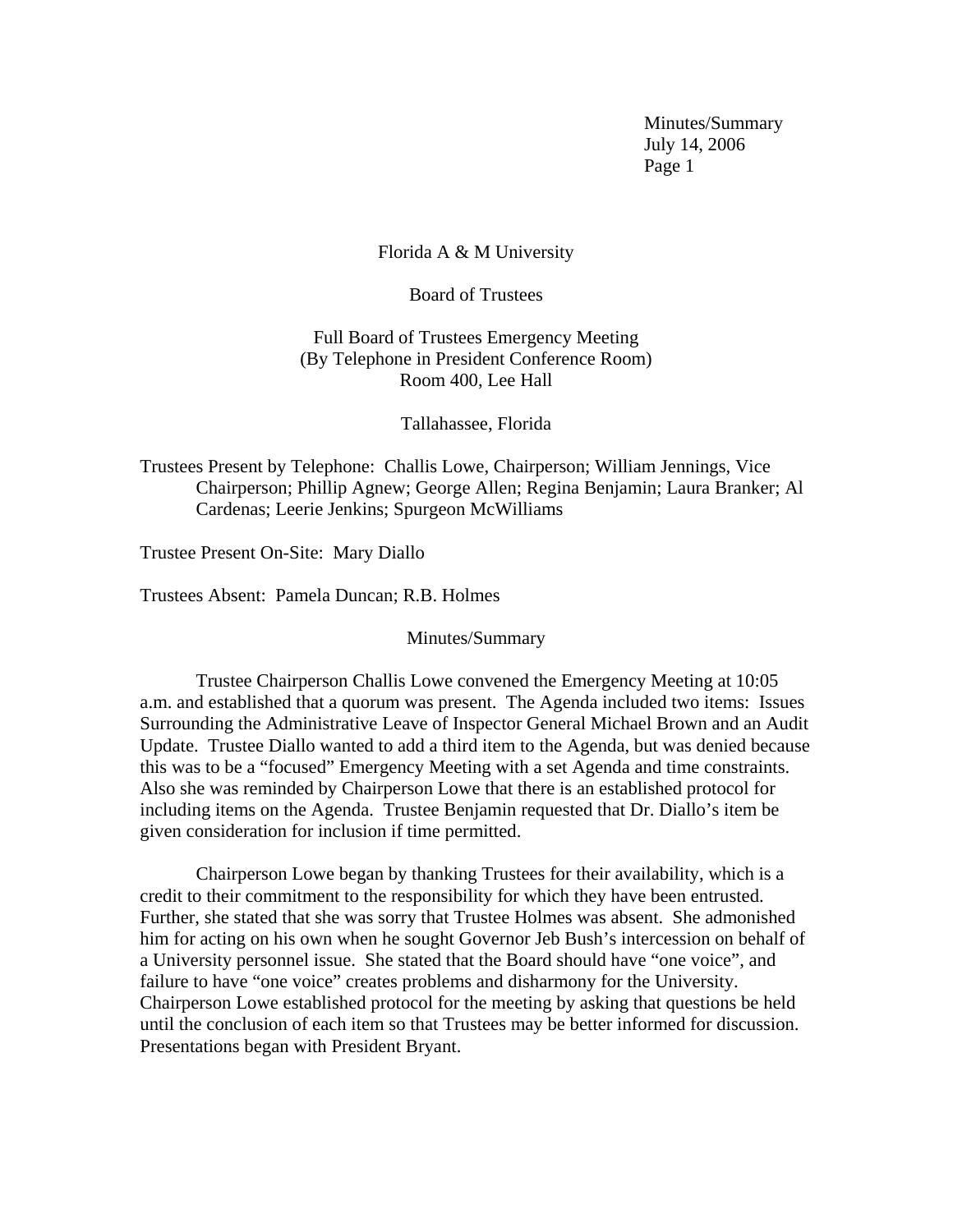Minutes/Summary July 14, 2006 Page 2

 President Bryant introduced two letters to the Trustees. The first letter was from Governor Jeb Bush, wherein he declined intercession on the removal of Inspector General Michael Brown. He cited Constitutional and Statutory Laws as his reasons and stated that protocol dictates that such a request should come from the Chair of the Board of Trustees and the Board of Governors before it reaches him. The second letter was from Board of Governor Lynn Pappas, Chair of the Audit Committee, wherein the recommendation called for an assessment and further investigation by acting Inspector General Larry Tromly. Further, it was recommended that assistance from the Department of Education be requested. Then President Bryant introduced Vice President for Compliance Rufus Little, who is Inspector General Brown's supervisor.

 Vice President Little provided details of the events leading up to Michael Brown's departure and the current situation in the Inspector General's Office. He confirmed that Michael Brown is on paid administrative leave, that the Office has not ceased to function and that Larry Tromly is an adequate replacement for Michael Brown. He stated that there had not been an established protocol for handling complaints in the Office of the Inspector General at Florida A&M. Evidence of this was that Michael Brown initiated the complaint about faulty audit findings against President Bryant, Vice President Rufus Little and Chief Financial Officer Gerald Dunn, and proceeded to personally investigate the complaint that he had filed. When questioned by President Bryant, Vice President Little and Chief Financial Officer Dunn, Michael Brown presented insufficient evidence and conflicting accounts of his investigation. To date the complaint remains on "inquiry status" and a request for an external referral has been submitted to the Department of Education's Office of Fiscal Integrity. Discussion.

 Trustee Diallo asked why Michael Brown was not present at this meeting since Larry Tromly could provide only one side of the story. She also acknowledged receipt of a text message from former Trustee Corey Alston. During the meeting Trustee Cardenas stated that the Board of Trustees is not a determiner of facts, but is concerned with protocol and ethics. Trustee Benjamin stated that this meeting was not a hearing, but a concern about the process. Other Trustees echoed the same sentiments. Chairperson Lowe stated that the existing Complaint Form misrepresented information. Trustee Cardenas was concerned about the lack of factual analyses during the process and requested that documents be submitted to the BOT so that they may be assured that there is a process for investigations in place. Trustee McWilliams would have liked to hear Michael Brown's side of the story, but he agreed that he prefers to have an external investigation. President Bryant assured the Board that the investigation is proceeding by the Office of Fiscal Integrity (DOE). Trustee Jennings moved that the process proceed as expeditiously as possible; the motion was seconded by Trustee Agnew. The meeting moved to Item 2 on the Agenda, the Budget Audit.